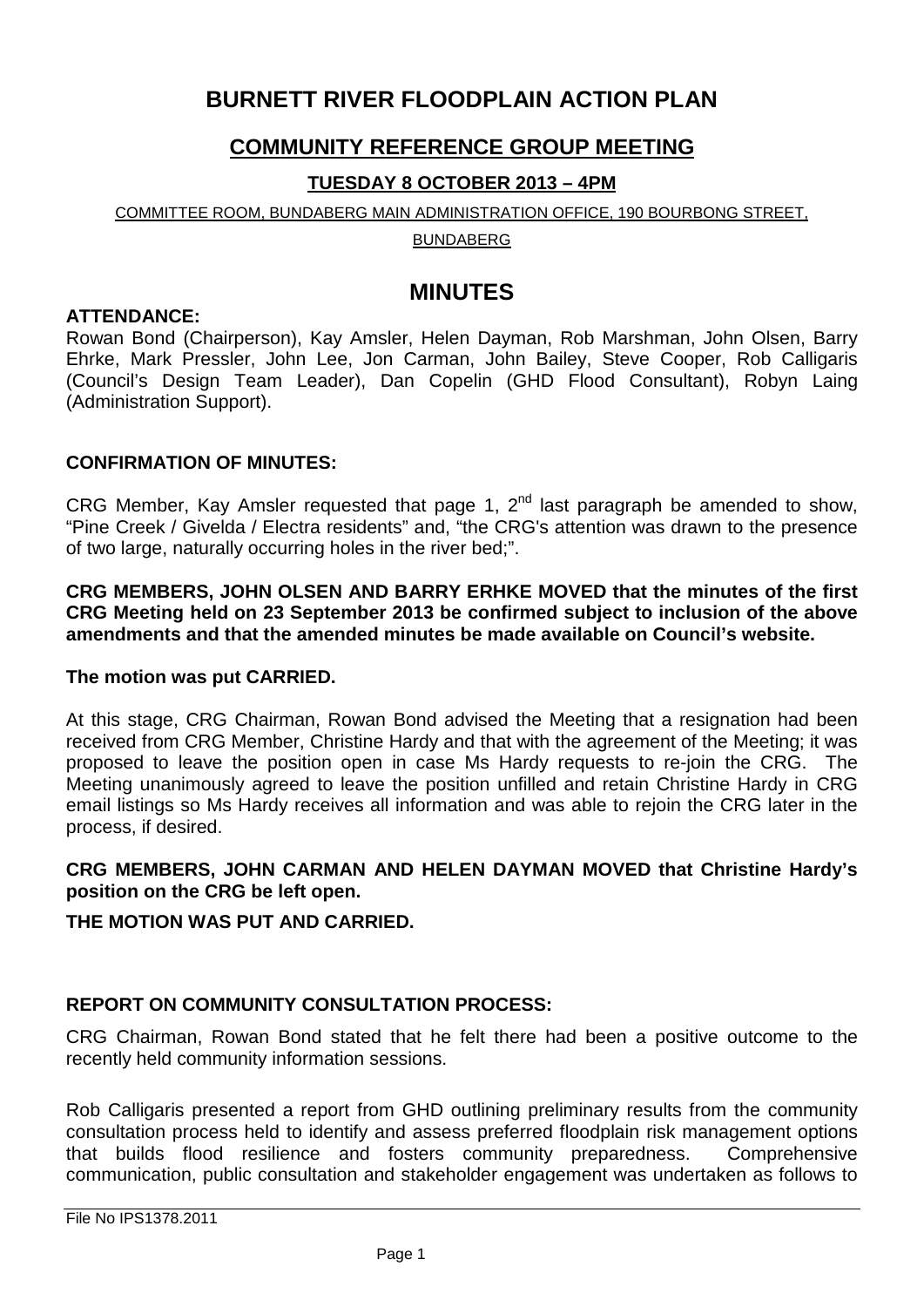educate the community on the flood model and Floodplain Action Plan and seek their input to assist Council identify the top five floodplain resilience options:

- CRG expressions of interest sought and confirmed
- Media interviews on ABC Wide Bay, 4BU and Seven
- BRC website content updates prominent location
- Dedicated email floods@bundaberg.qld.gov.au
- Stakeholder briefings and presentations
- Advertisements in 3 local papers to promote CRG and Info Sessions
- Email update to over 10,000+ individuals and organisations to encourage participation
- Speaking role at TAFE on 22 August
- Info Session Posters across community touch-points
- Facebook posts and Tweets reaching 4,000+ people
- Factsheets x 3
- YouTube videos and animations

During the above consultation process, the community was invited to submit their ideas to improve flood resilience to dedicated email addresses: *[floods@bundaberg.qld.gov.au](mailto:floods@bundaberg.qld.gov.au) or [floodplaincrg@gmail.com](mailto:floodplaincrg@gmail.com)*; talk to a CRG member (who were present at community information sessions); and complete a Community Questionnaire. It was noted that 280 or more residents attended 10 community information sessions held at 6 different locations across the region. These sessions outlined the outcomes of the 2013 flood study, gave an overview of the floodplain action plan process, issued invitation to make submissions, provided mapping and information stations and also gave the opportunity for community members to have one on one discussion with Councillors, Council staff and GHD representative (flood consultant).

Steve Cooper advised there were individual businesses with ideas but had been reluctant to submit their submissions as it would look like they were furthering their own business**. The Meeting agreed that CRG Member, Steve Cooper and CRG Chairman, Rowan Bond would consult with the Bundaberg Chamber of Commerce regarding the possibility of Steve Cooper representing them and taking a submission for flood resilience ideas.**

The preliminary report presented at the Meeting showed early analysis of the feedback received from the community indicating that the majority favoured flood response/warning mechanisms/evacuation plans (49%) and response modifications including structural modifications/infrastructure (48%). It was noted that this result would alter when GHD updated their findings with the latest submissions.

It was further noted that the wording of Sharon/South Kolan is to be amended to read, "Pine Creek / Givelda / Electra / South Kolan / Sharon" where it appears in the GHD report.

CRG Member, Mark Pressler attended the Meeting at 4.20pm

Andrew Fulton (General Manager Infrastructure & Planning) and Dwayne Honor (Manager Design Services and Project Manager), Ben Regan (GHD Flood Consultant) joined the meeting via telephone conference facility at 4.45pm to discuss the Multi Criteria Analysis spreadsheet which had been emailed to the CRG for their perusal. Andrew Fulton stated that the weightings for the criteria were to be determined by the CRG. The CRG were requested to give consideration to the likely funding available when determining rankings for some of the options.

CRG Member, Helen Dayman referred to the recently released Review of Dam Safety Management Actions for Paradise Dam (Flood Event of January-March 2013). The Meeting agreed to forward a copy of this report to Council for Andrew Fulton to read.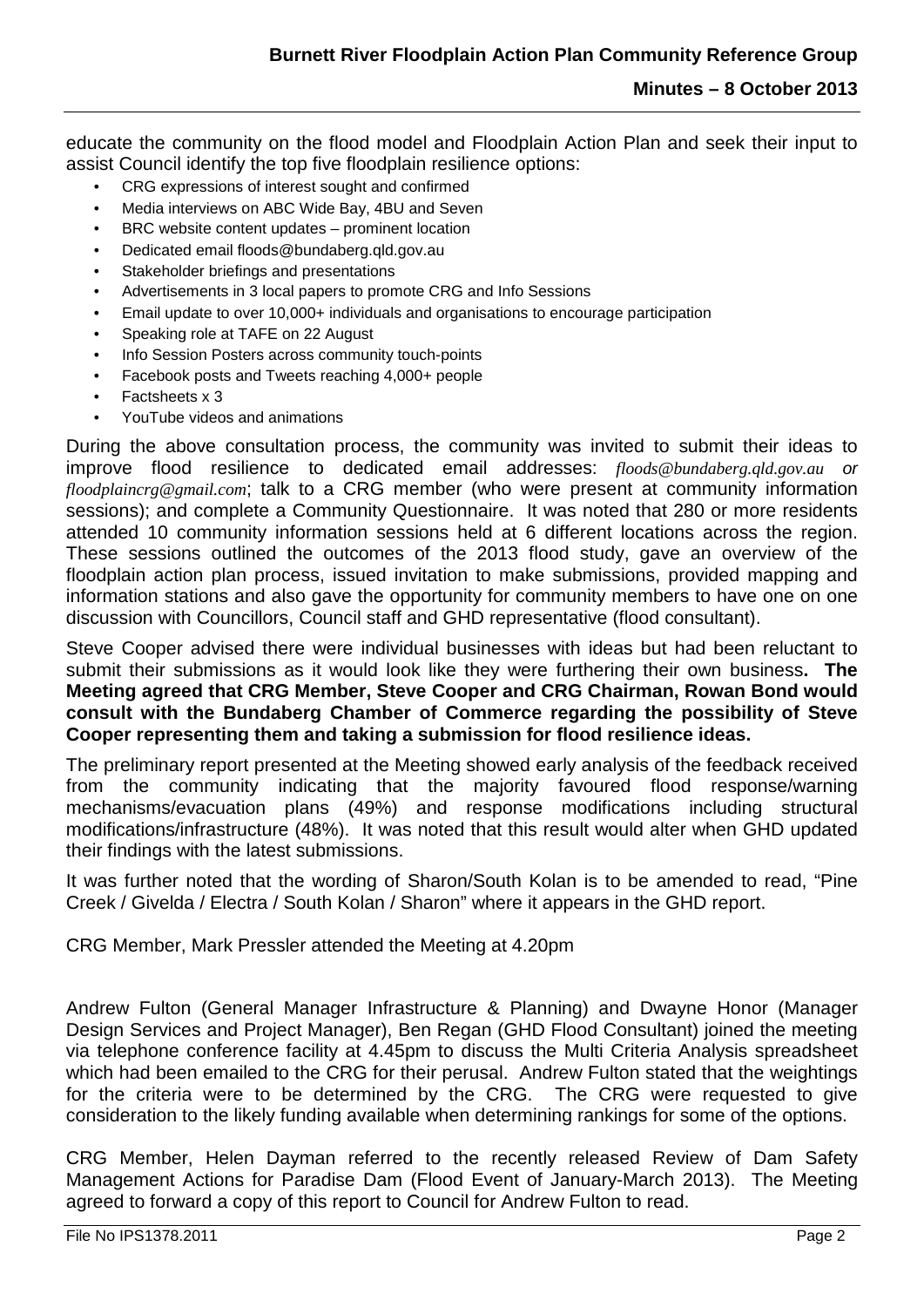This concluded the teleconference with Messrs Fulton, Honor and Regan and the Meeting returned to the order of business, continuing with GHD's presentation on the preliminary findings of the community consultation process.

CRG member, John Olsen tabled a list of questions (attached to minutes) for flood consultant GHD to answer and thus authenticate the outcome. CRG Members, Barry Ehrke and Rob Marshman also had questions regarding the flood model; some of which were answered at the Meeting and others were referred to GHD consultant, Dane Copelin to answer outside of this Meeting via email: *[floodplaincrg@gmail.com](mailto:floodplaincrg@gmail.com).* 

John Olsen stated that the Burnett River had been modified beyond the level of responsible management and that he was concerned that information on the natural level of the Burnett River was not included. There was discussion regarding the lack of tidal flow in the river and stagnant sections upstream. CRG Member, Jon Carman stated that there is a much lower tidal prism since installation of the Ben Anderson Barrage. He referred to compacted sediment in the vicinity of the Burnett River Bridge and Millaquin and stated that the problem was fine siltation rather than sand and that the Burnett River was slowly moving south. He further stated that Harriet Island was growing in size and that it hardly existed prior to 1942 flood. There was discussion regarding removal of Ben Anderson Barrage to improve tidal flow and reduce sedimentation and John Lee stated that he had observed more sedimentation now than in previous years. CRG Member, Mark Pressler pointed out that the Ben Anderson Barrage had been installed to provide irrigated water to farms in the Woongarra system and stated that the recent drop at Ben Anderson Barrage to 2.2m (to carry out repair work) had put approximately 35 irrigators out of action. Without this barrage, there will be no farms on the south side. CRG Member, Rob Marshman referred to LiDAR imagery taken at the peak of the 2013 flood and stated that the floodplain area at Fairymead was the natural diversion for high flood levels and that the levee construction was dictating the water levels in the city.

Dan Copelin (GHD Flood Consultant) drew the Meeting's attention to the large size of the Burnett River system and stated the 2013 flood of the Burnett River was something like 4-5 times the volume of the 2011 Brisbane flood.

# **Multi Criteria Analysis (MCA) Weightings:**

GHD Consultant, Dan Copelin advised the Meeting that this tool was a method of assessment often used to evaluate different criteria and that it gave the CRG an opportunity to give meaning to what criteria they felt was more important.

There was some discussion and amendment to the criteria proposed by GHD. The attached draft criteria and weighting was resolved at the Meeting; noting that the MCA (as amended at the Meeting) would be forwarded by email to the CRG for further review. CRG members were asked to advise the Chair no later than 10 October 2013 of their agreement or propose additional amendment.

The CRG requested that all flood submissions be collated in one database and emailed to CRG members for review for the purpose of eliminating unrealistic submissions. It was noted that this amended list was also required by 10 October 2013.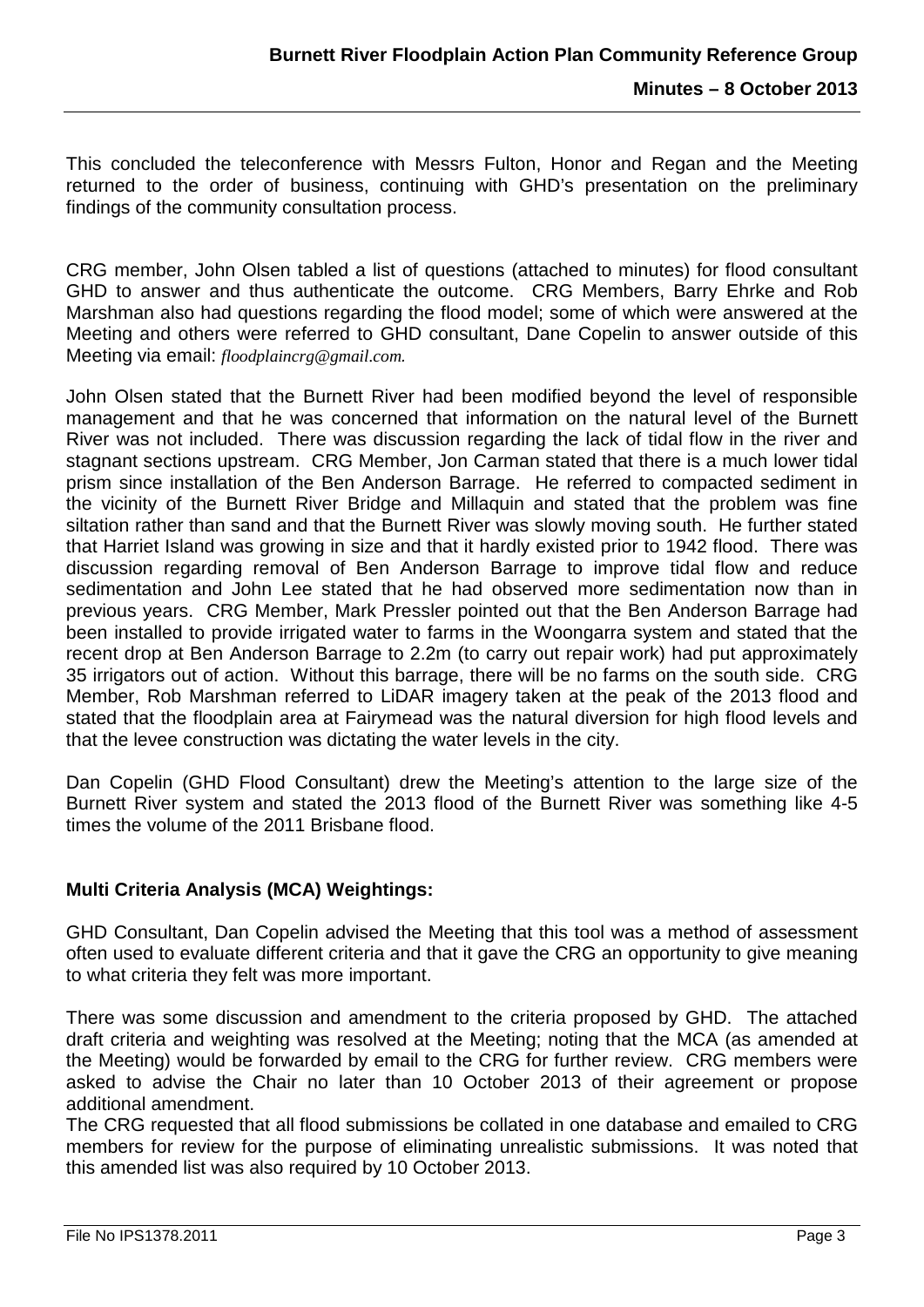**Next Meeting Date:**

**It was resolved to hold the next CRG Meeting in the Bundaberg Office on Thursday 31 October 2013 at 4pm.**

This concluded the business of the Meeting at 8.05pm.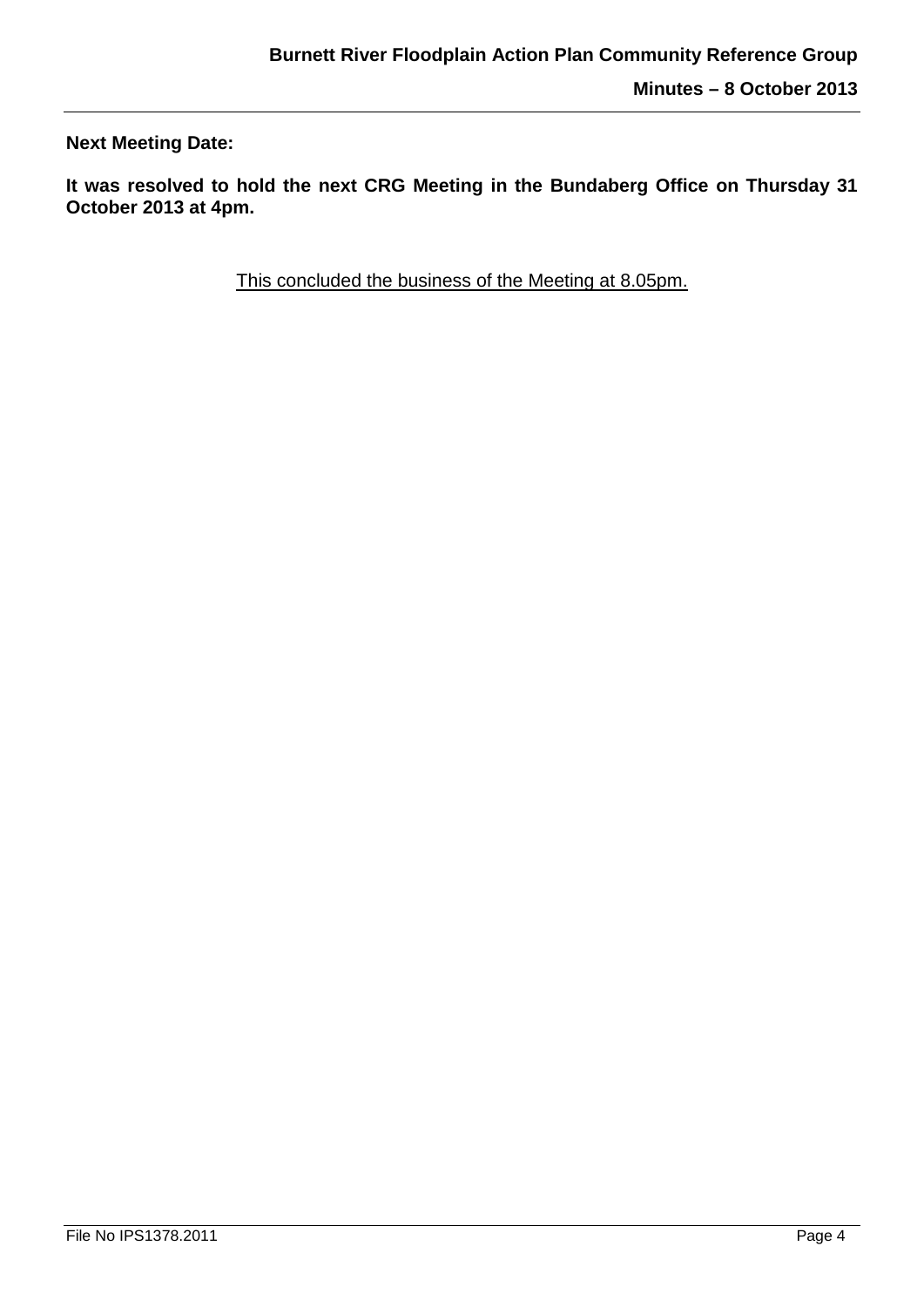# Overall Categories - Calculation of Weightings

|               | <b>ADOPTED WEIGHT</b> |
|---------------|-----------------------|
| Economic      | 25%                   |
| Social        | 40 <sub>%</sub>       |
| Environmental | 35%                   |

| A              | Overall cost-benefit                           |
|----------------|------------------------------------------------|
| B              | Cost of implementation                         |
| $\mathsf{C}$   | Cost of maintainance / upkeep                  |
| D              | Inundation of agriculture land                 |
| $\mathsf E$    | Impact on local business / commercial land     |
| $\overline{F}$ | Impact on residential properties               |
| G              | Impact on municipal infrastructure / utilities |
| H              | Impact on fisheries                            |
|                | mpact on tourism                               |

## **Calculation of Weightings**

|   | <b>Economic Criteria</b>                       |   | $\mathsf{A}$ | B. |   | D |  | G            | H. |  | <b>SCORE</b> | <b>CALCULATED WEIGHT</b> |
|---|------------------------------------------------|---|--------------|----|---|---|--|--------------|----|--|--------------|--------------------------|
|   | Overall cost-benefit                           | A |              |    |   |   |  |              |    |  |              | 8%                       |
|   | Cost of implementation                         | B | $\mathsf{A}$ |    |   |   |  |              |    |  |              | 3%                       |
|   | Cost of maintainance / upkeep                  |   | $\mathsf{A}$ |    |   |   |  |              |    |  |              | 6%                       |
| D | Inundation of agriculture land                 | D |              | D  | D |   |  |              |    |  | h            | 17%                      |
|   | Impact on local business / commercial land     |   |              |    |   |   |  |              |    |  |              | 19%                      |
|   | Impact on residential properties               |   |              |    |   |   |  |              |    |  | 8            | 22%                      |
| G | Impact on municipal infrastructure / utilities | G | G.           | G  | G | D |  |              |    |  |              | 14%                      |
| ш | Impact on fisheries                            | н | н.           | н  | H |   |  | G            |    |  | 4            | 11%                      |
|   | Impact on tourism                              |   | $\mathbf{A}$ | R. |   |   |  | $\mathsf{L}$ | H  |  |              | 0%                       |

### **Weighting Calculation**

|             | Social Criteria                                                      |
|-------------|----------------------------------------------------------------------|
| A           | Communication / notification during a flood event                    |
| B           | Flood warning time                                                   |
| $\mathsf C$ | Frequency & duration of flooding or isolation / effects of isolation |
| D           | Impact on direct exposure to flood hazard / safety                   |
| E           | Visual amenity                                                       |
| F           | <b>Cultural heritage</b>                                             |
| G           | Impact on community infrastructure                                   |
| Н           | Impact on evacuation routes                                          |
|             | Impact on recovery / accommodating displaced victims of a flood      |
|             |                                                                      |

|   | Social Criteria                                                      |              | A              | B            |   | D |    |   | G | н |  | <b>SCORE</b> | <b>CALCULATED WEIGHT</b> |
|---|----------------------------------------------------------------------|--------------|----------------|--------------|---|---|----|---|---|---|--|--------------|--------------------------|
|   | Communication / notification during a flood event                    | $\mathsf{A}$ |                |              |   |   |    |   |   |   |  |              | 19%                      |
|   | Flood warning time                                                   | B.           | $\overline{A}$ |              |   |   |    |   |   |   |  | b            | 17%                      |
|   | Frequency & duration of flooding or isolation / effects of isolation |              |                |              |   |   |    |   |   |   |  | h            | 17%                      |
| D | Impact on direct exposure to flood hazard / safety                   | D            | $\mathsf{A}$   | <sub>B</sub> | D |   |    |   |   |   |  |              | 14%                      |
|   | Visual amenity                                                       |              | $\mathsf{A}$   | <sub>B</sub> |   | D |    |   |   |   |  |              | 0%                       |
|   | <b>Cultural heritage</b>                                             |              | $\overline{A}$ | <sub>B</sub> |   | D |    |   |   |   |  |              | 3%                       |
|   | Impact on community infrastructure                                   | G            | $\mathsf{A}$   | B.           |   | D | G. | G |   |   |  |              | 6%                       |
| н | Impact on evacuation routes                                          | н            | $\mathsf{A}$   | B            |   | D |    |   | н |   |  | 4            | 11%                      |
|   | Impact on recovery / accommodating displaced victims of a flood      |              | A              | D<br>D       |   |   |    |   |   | н |  |              | 14%                      |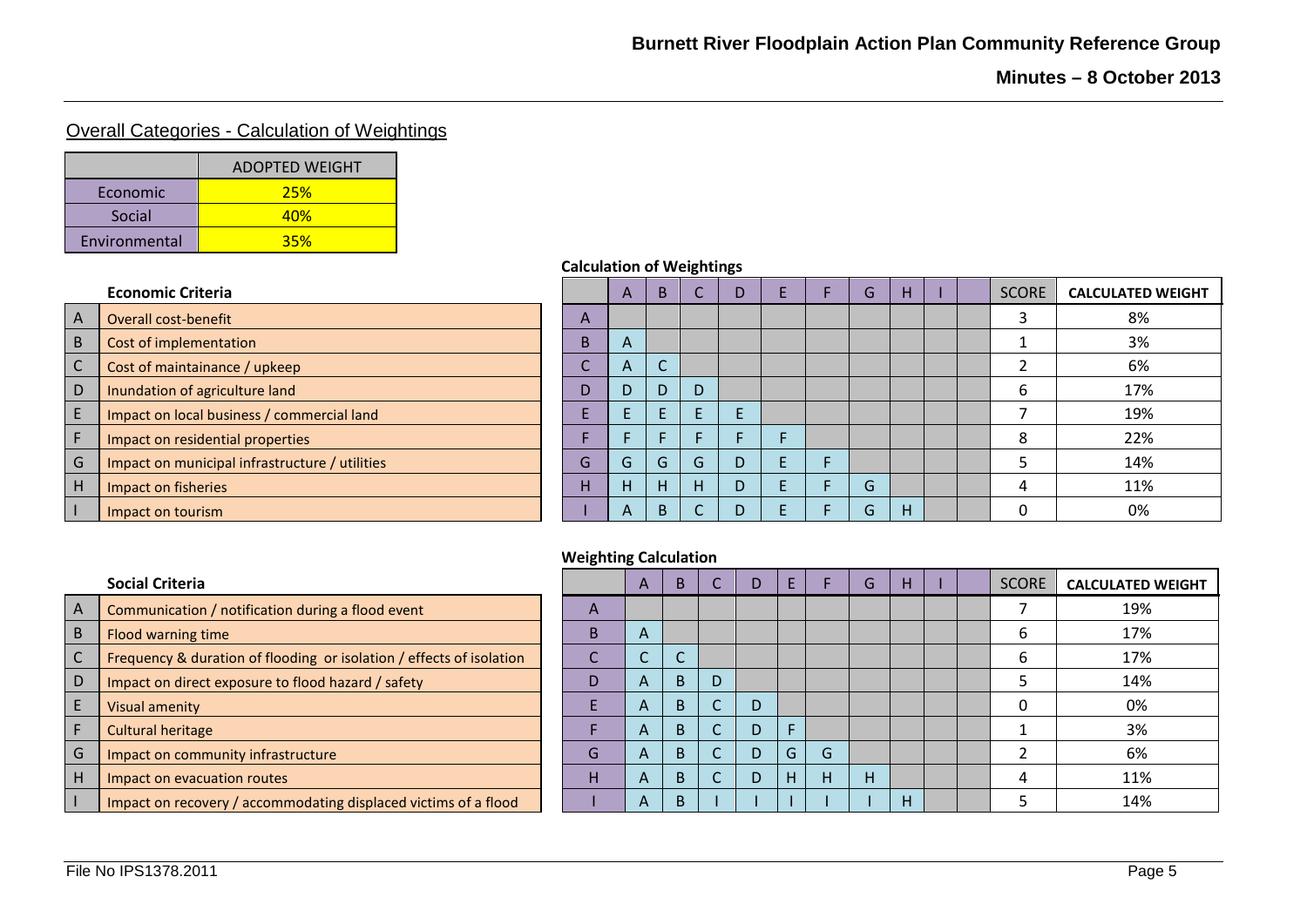**Minutes – 8 October 2013**

|  | <b>Calculation of Weightings</b> |
|--|----------------------------------|
|--|----------------------------------|

|              |                                                          |                           |              |   |   |  |              | <b>CALCULATED</b> |
|--------------|----------------------------------------------------------|---------------------------|--------------|---|---|--|--------------|-------------------|
|              | <b>Environmental Criteria</b>                            |                           | $\mathsf{A}$ |   |   |  | <b>SCORE</b> | WEIGHT            |
| A            | Impact on terrestrial environment (flora / fauna)        | $\boldsymbol{\mathsf{A}}$ |              |   |   |  |              | 20%               |
| $\mathsf{B}$ | Impact on aquatic / riparian environment (flora / fauna) | В                         | A            |   |   |  |              | 30%               |
| $\mathsf{C}$ | Difficulty of environmental approvals                    |                           | $\mathsf{A}$ | B |   |  |              | 0%                |
| D            | Impact on river stability / sedimentation                | D                         |              |   |   |  |              | 30%               |
|              | Erosion / scour to floodplain                            |                           |              |   | D |  |              | 20%               |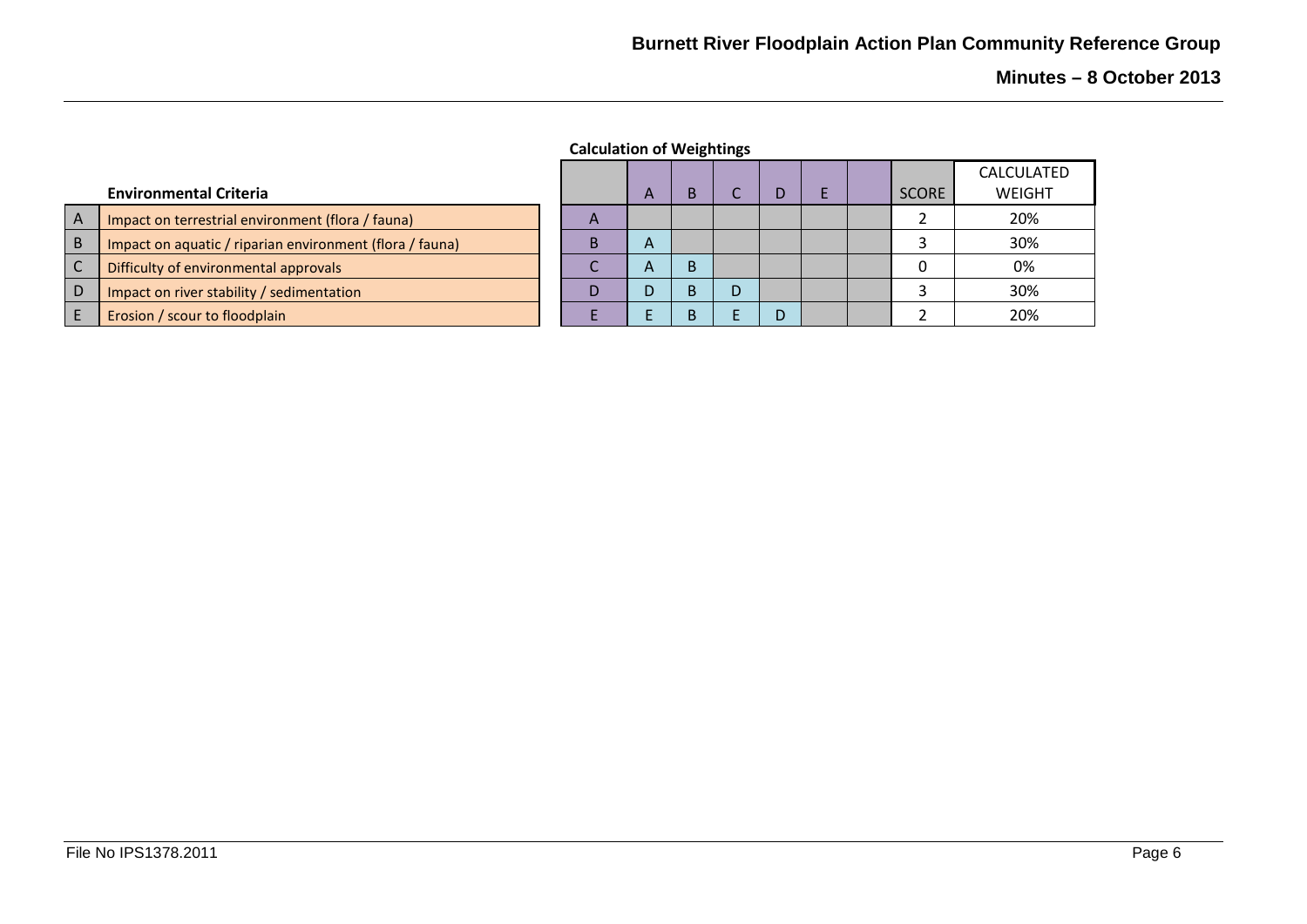# **Modelling questions**

#### **FROM JOHN OLSEN...**

I personally have questions to ask before being convinced that the scope of the modelling is sufficiently rigorous to cover all bases.

. Does the modelling date from a period where natural conditions occurred, and before impoundments changed the river?

. If the modelling does not do that, then the results could well be skewed in relation to rainfall volume v river height reached during flood events past and present.

#### Why?

. Because the river heights of a natural system are the base line factor. They have become elevated due to the influences of the human activity. We need to know, (as best we can), to what extent human activity has elevated river heights during floods, and to what extent the duration of flooding has changed.

#### Other modelling concerns and questions.

. Has the modelling accounted for cm capacity of river narrowing caused by the installation of training walls? How much water capacity has been displaced by training walls?

. The model needs to consider the changed tidal influences at play since the training walls were put in place across the mouth of Skyringville Passage. Skyringville pass was the natural northern entrance of the river. The training walls have changed the exhaust direction of the river.

. It seems implausible that were the northern entrance re-opened, that the silt level deposits in the Port Bundaberg sea leads area would not be significantly reduced.

. This is because the sedimentary drift of silt etc is carried in the direction the water is flowing.

. Therefore, whilst a simplistic example, it follows that were the north wall breached to permit say, 30% of the tidal flow to escape in its natural water course, then approx. 30% less silt should build up in the Port sea leads. At the very least, dredging should be reduced by a comparative margin, and shipping access could be achieved at an earlier date, and at a lesser cost.

 $\mathcal{L}_{\mathcal{L}}$